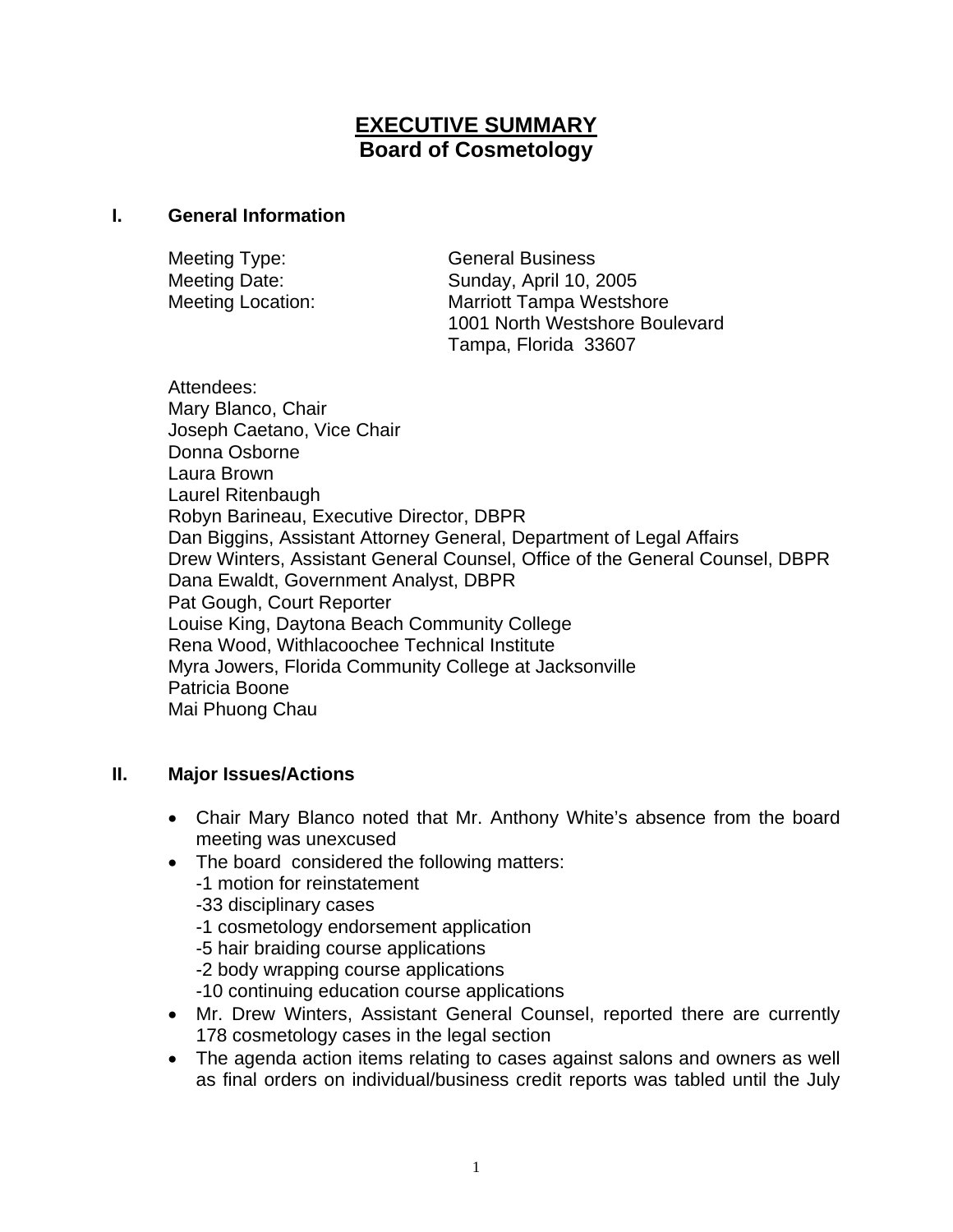board meeting for presentation by Mr. Charles Tunnicliff, Assistant General **Counsel** 

- Chair Blanco reassigned the Chair position of the Continuing Education Committee to Mrs. Laura Brown
- Ms. Donna Osborne reported on the board's 2005 legislative initiative (SB828 and HB789); she added her disappointment that the vocational-technical schools have concerns with the legislation and are not supportive of the proposals in their current version; Ms. Osborne mentioned her feeling that additional educational hours and examinations are necessary for student accountability; she added that the National Coalition of Esthetic & Related Associations is supportive of the board's current legislative initiatives
- Ms. Monica Smith indicated that she was contacted by the National Cosmetology Association (NCA) regarding the board's current legislative proposal; the NCA is opposed to licensure of booth renters and the increase in cosmetology educational hours
- Ms. Myra Jowers, Florida Community College at Jacksonville, informed the board that she supports the increase in esthetic educational hours to 600, but she would be more comfortable knowing how the curriculum will change to incorporate 600 educational hours; Ms. Jowers also supports the examination requirement for nail technicians
- Ms. Rena Wood, Withlacoochee Technical Institute, advised the board that she supports the increase in educational hours but that the Department of Education needs additional time to develop a curriculum to support the educational hours increase
- Ms. Patricia Boone mentioned her opposition to booth rental licensure as she feels this would place more restrictions on salons and individuals
- The board unanimously approved Ms. Robyn Barineau as Executive Director of the Board of Cosmetology and welcomed Ms. Dana Ewaldt as the new Government Analyst
- Ms. Barineau informed the board that as of December 31, 2004, their cash balance was (\$430,939); she added that former Executive Director Julie Malone Garofalo previously informed the board that they might consider increasing revenue by adjusting those fees which are not currently at their statutory cap, and they could consider amending their current rules to allow for biennial salon inspections rather than annual inspections to decrease expenses
- Mrs. Brown reminded the board that they are tasked with ensuring that the board is fiscally sound
- Mr. Dan Biggins, Assistant Attorney General, mentioned the draft disciplinary guidelines, and the board agreed to table this matter for further review until the next board meeting
- The board agreed to amend rule 61G5-18.001(3), Florida Administrative Code, as follows:

-"All educational courses on HIV and AIDS which are taught to fulfill the requirements for initial licensure or registration, under Chapter 477, F.S., shall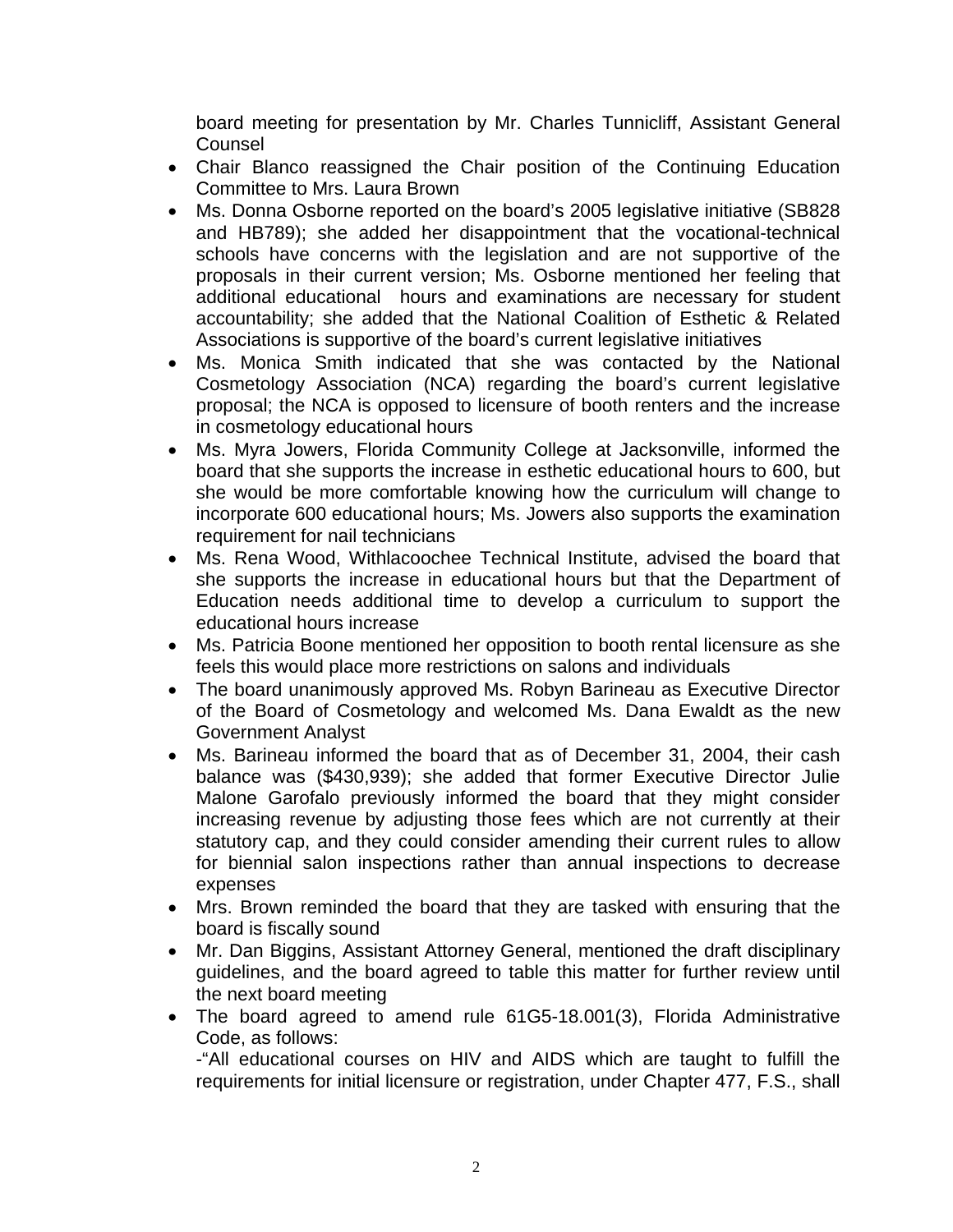be approved by the Board. To be considered for the Board's approval, courses on HIV and AIDS shall consist of 4 hours combined of:"

- The board agreed to amend rule 61G5-20.002, Florida Administrative Code, by adding section (1)(d) as follows:
- -"Submits proof of compliance with all local building and fire codes." • Ms. Barineau mentioned that the Division of Regulation, Complaints and
- Investigative Statistics Report included in the agenda was for informational purposes
- Ms. Barineau mentioned that the following information was included in the agenda for informational purposes: National Interstate Council of State Boards of Cosmetology (NIC) Recommendations for Proposed Bylaw Amendments, NIC Annual Conference Tentative Agenda, National Commission of Cosmetology Arts & Sciences, Inc. (NACCAS) Newsletter – Volume I - No. 3, National Coalition of Esthetic & Related Associations (NCEA) Newsletter – Volume II - Number 6 2004, and NIC Newsletter – Volume 61 -No. 1
- Chair Blanco, Ms. Osborne, Ms. Laurel Ritenbaugh, and Mrs. Brown mentioned the former presentation by NIC regarding their national testing program and their desire to utilize a national examination; the board asked Ms. Barineau to research utilizing a national testing vendor for the cosmetology examination and report her findings at the next board meeting
- Ms. Osborne expressed her interest in administering practical examinations again for licensure
- Per the board's request, Ms. Barineau mentioned the pass/fail rates for cosmetology examination applicants; the board stressed their concern with the low examination passage rate; Ms. Osborne added that the low pass rate may be caused from students with non-documented special needs not faring well on the exam, a language barrier, or educational issues
- The board agreed to conduct its next meeting on Sunday, July 24, 2005, at 9 a.m. in Orlando, Florida

## **III. Legislation/Rule Promulgation**

• Mr. Biggins will proceed with the amendments to rules 61G5-18.0011 and 61G5-20.002, Florida Administrative Code, as approved by the board

## **IV. Action Required**

- Mr. Biggins and Mr. Winters will prepare final orders from this meeting for filing with the Agency Clerk's Office
- Mr. Tunnicliff will research and report at the next board meeting as to whether or not final orders against a licensee will be included on a credit report, and he will report on cases against salons and owners